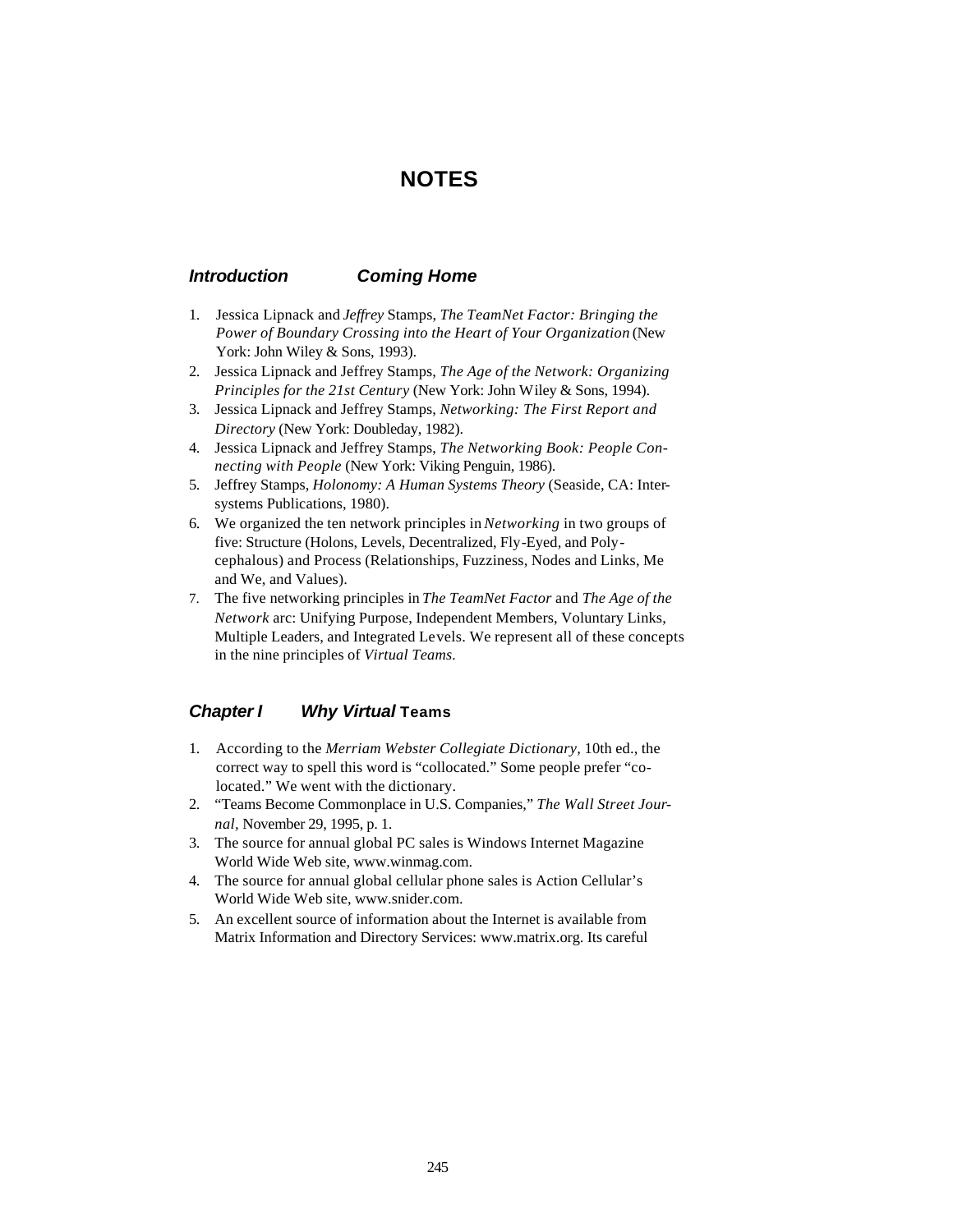research makes valuable distinctions between computer networks, email connections, number of computer servers, and the like. Since there is no universally accepted definition of "the Internet," it is impossible to precisely calculate its growth.

- 6. This is the subtitle of Ray Grenier and George Metes' book, *Enterprise Networking: Working Together Apart* (Bedford, MA: Digital Press, 1992).
- 7. For more on the relationship between proximity and collaboration, see Thomas **J.** Allen, *Managing the Flow of Technology: Technology Transfer and the Dissemination of Technological Information within the R&D Organization* (Cambridge, MA: MIT Press, 1977). Data are given in *The Age of the Network,* p. 47.
- 8. E. T. Hall, *The Hidden Dimension* (Garden City, NY: Doubleday, 1966).
- 9. For more on CERN, see its World Wide Web site: www.cern.ch.
- 10. Computer visionary Doug Engelbart, who in 1968 invented both the mouse and pull-down windows in computer programs, also designed his earliest systems in hypertext. For more information on Engelbart's work, see his World Wide Web site: www.bootstrap.org.
- 11. Virtuous is the term for positive feedback popularized by Peter Senge. See his book, *The Fifth Discipline: The Art and Practice of the Learning Organization* (New York: Doubleday/Currency, 1990).
- 12. Bernard DeKoven, *Connected Executives: A Strategic Communications Plan* (Palo Alto, CA: Institute for Better Meetings, 1990).

### *Chapter 2 Teaming from the Beginning*

- 1. For more on the importance of the span of influence, see Reuben T. Harris, "Think Spans of Influence, Not Spans of Control," *The Tom Peters Group Update 1,* No. 2 (1991).
- 2. Alvin Toffler, *The Third Wave* (New York: William Morrow, 1990).
- 3. In our book, *The Age of the Network,* we describe the evolution of organization through these four eras on pages 12—13.
- 4. For an insightful and detailed look at the varieties of bureaucracy and their different paths of transition to networked organizations, see Raymond E. Miles and Charles C. Snow, *Fit, Failure & the Hall of Fame: How Companies Succeed or Fail* (New York: The Free Press, 1994).
- 5. Howard Rheingold, *The Virtual Community: Homesteading on the Electronic Frontier* (Reading, MA: Addison-Wesley, 1993).
- 6. Among the harbingers is NetResults, the agency spanning network of U.S. bureaucrats, that came together in 1993 as a result of the federal Reinventing Government program. See Lipnack and Stamps, *The Age of the Network,* pp. 127—133.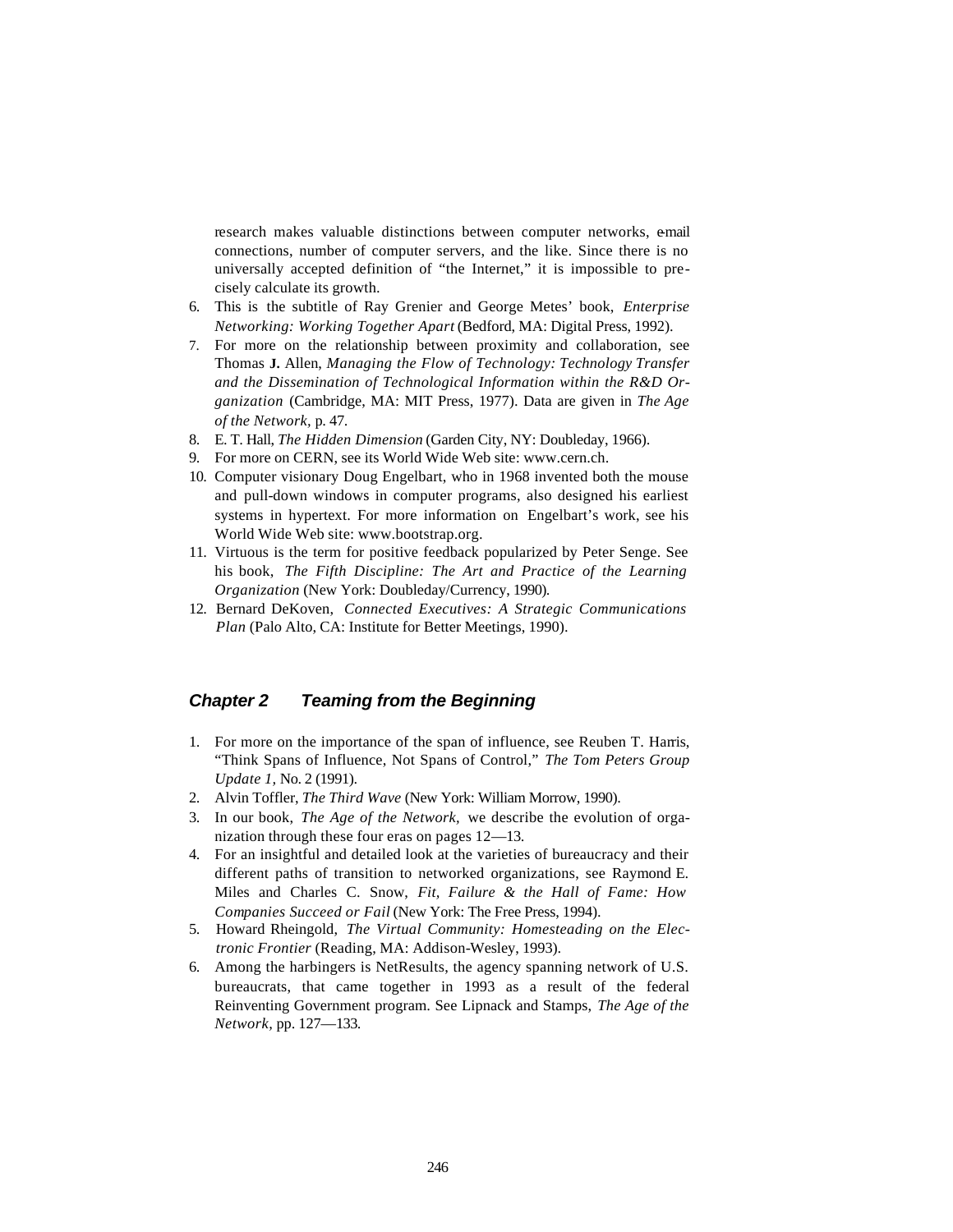- 7. Most subsciences, specialized disciplines, and research concentrations have what is colloquially known as a "standard model." The standard model is the best current synthesis of available research, explanatory theory, and consensus thinking of the recognized leaders in a particular field. Of course, the model is always in motion and subject to reinterpretation with new information. By nature, the target of challenges, the model is also the productive source of new hypotheses and new ways to integrate existing information. For companies, their own "standard model" is what Peter Drucker calls their "theory of the business."
- 8. Richard A. Guzzo, Eduardo Salas, and Associates, *Team Effectiveness and Decision Making in Organizations* (San Francisco: Jossey-Bass, 1995), p. 115.
- 9. In systems parlance, this is the *sine qua non* characteristic of "nonsummativity," meaning that the whole is greater than the sum of the parts.
- 10. As the 1996 quote begins:" teams share the foregoing characteristics with small groups, with one additional characteristic." Guzzo et al., *Team Effectiveness and Decision Making in Organizations,* p. 115.
- 11. An oft-quoted research definition of teams offers the three small group characteristics together with a task-oriented purpose: "Teams are distinguishable sets of two or more individuals who interact interdependently and adaptively to achieve specified, shared, and valued objectives." Guzzo et al., *Team Effectiveness and Decision Making in Organizations,* pp. 13 and 115.
- 12. CALS stands for Computer-assisted Acquisition and Logistic Support.
- 13. Robert Kraut and Carmen Egido, "Patterns of Contact and Communication in Scientific Research Collaboration," *Computer- Supported Cooperative Work,* Conference Proceedings (New York: Association for Computing Machinery, 1988).
- 14. Grenier and Metes, *Enterprise Networking.*

#### *Chapter* **3** *The Power of Purpose*

- 1. Robert Joines, "Eastman's Quality Journey: Chapter One" (presented at the Quest for Excellence Conference, Washington, DC, February 1994).
- 2. Lipnack and Stamps, *The Age of the Network,* pp. 52—58.
- 3. Ibid.
- 4. Lipnack and Stamps, *The Age of the Network,* p. 14.
- 5. E-mail from Yurij Wowezuk, May 15, 1996.
- 6. Inscription on Hopkins Memorial Steps, Williams College, Williamstown, MA.
- 7. Peter F. Drucker, "The Age of Social Transformation," *Atlantic Monthly*  (November 1994), pp. 36—41.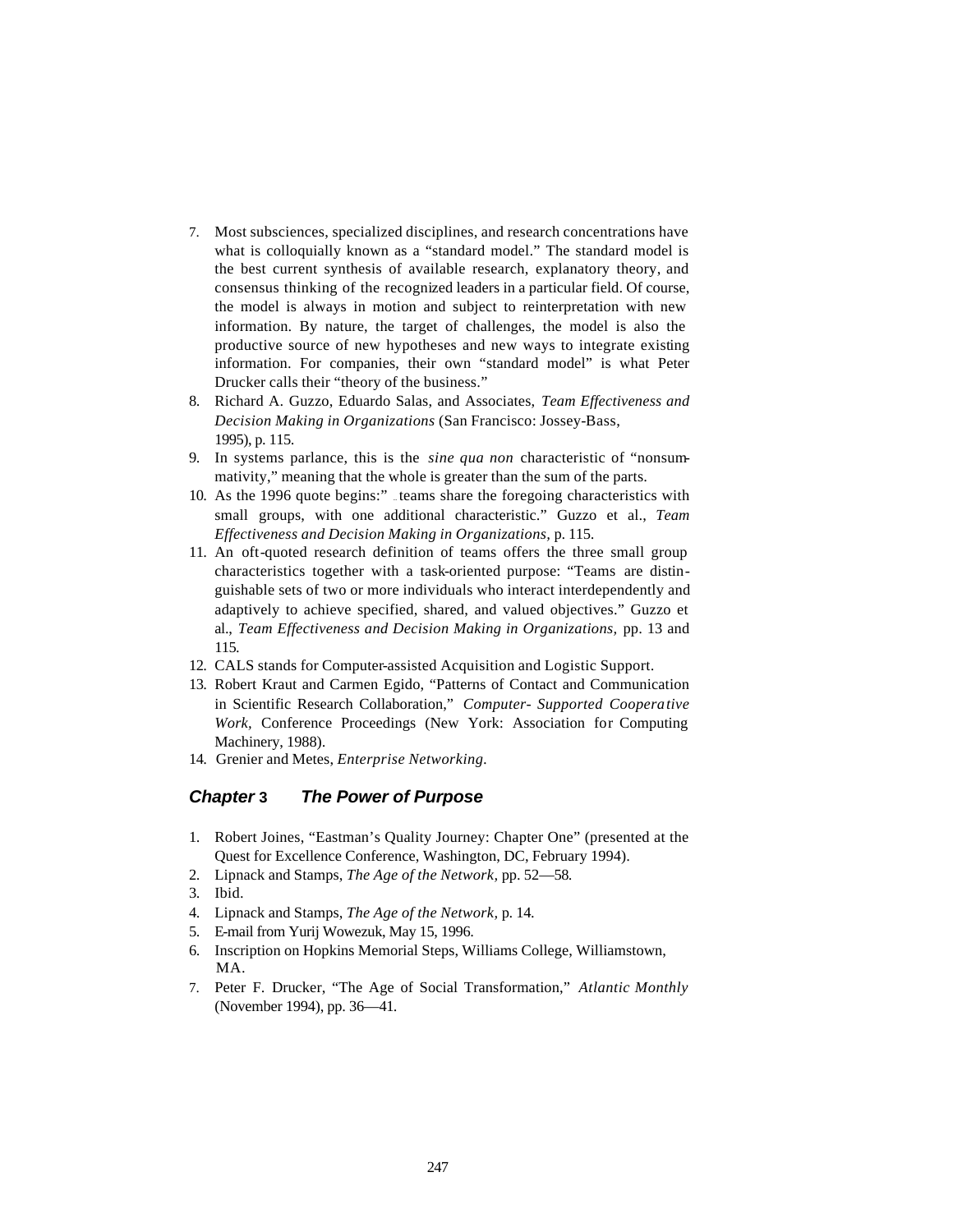#### *Chapter 4 Through the Worm Hole*

- 1. Technically, this high speed, high bandwidth connection is called a "switched T1 line."
- 2. Marshall McLuhan, *Understanding Media: The Extensions of Man* (New York: McGraw-Hill, 1964).
- 3. Lipnack and Stamps, *The Age of the Network,* p. 42.
- 4. Nicholas Negroponte, *Being Digital* (New York: Knopf, 1995).
- 5. For more information on the use of the word "matrix" see Matrix Information and Directory Services' World Wide Web site: www.matrix.org.
- 6. DeKoven, *Connected Executives.*

### *Chapter 5 Teaming with People*

- 1. Tetra Pak was established in Lund, Sweden, in 1951 as a subsidiary of Akerlund and Rausing, formed in 1930.
- 2. Information about Tetra Pak was gleaned from a Web search, including www.westnet.se, a Swedish industry and trade Web site and "The News," Portugal's national newspaper.
- 3. Many details about the organization were provided in the translation of a chapter in Anders H6gstr6m, *Vinna Tillit* (Stockholm: Industrilitteratur, 1995).
- 4. Gary Hamel and *C.* K. Prahalad, "Core Competence of the Corporation," *Harvard Business Review,* May 1990, pp. 79—91.
- 5. H6gstr6m, *Vinna Tillit,* p. 14.
- 6. Arthur Koestler, *The Ghost in the Machine* (London: Hutchinson & Co., 1967). The holon has been part of our conceptual family for three decades now. Jeff found the hierarchy concept so pervasive in the systems literature, and the word holon so elegant in capturing the essence of the idea, that he titled his doctoral dissertation (and his 1980 book by the same name) *Holonomy,* which means "the study of holons." The holon "wholepart" was first among the ten principles of our first two books. Although we had sharpened the principles to five in *The TeamNet Factor* and *The Age of the Network,* in both books, we reintroduced the holon idea at the very end as part of the underlying systems framework supporting the network principles.
- 7. Herbert Simon, "The Architecture of Complexity," *Proceedings of the American Philosophical Society,* 1962.
- 8. Motorola 1995 Summary Annual Report, p. 10.
- 9. Luther P. Gerlach and Virginia Hine, *People, Power, Change: Movements of Social Transformation* (New York: Bobbs-Merrill, 1970).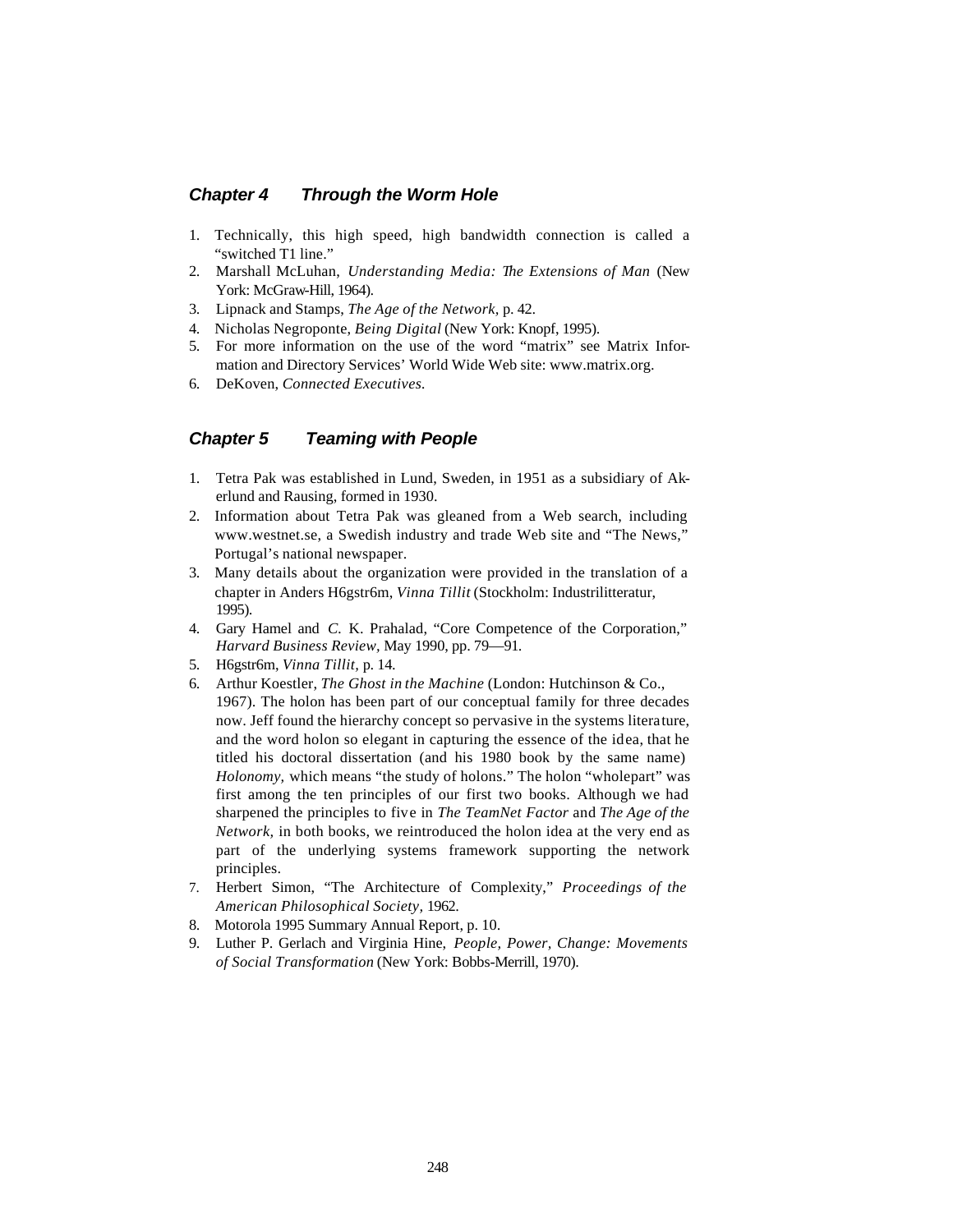- 10. Allen W. Johnson and Timothy Earle, *The Evolution of Human Societies: From Foraging Group to Agrarian State* (Palo Alto, CA: Stanford University Press, 1987), p. 52.
- 11. This is known as "metonomy" in that branch of cognitive science that looks at thinking through the categories (mental models) we use.
- 12. Lipnack and Stamps, *The Age of the Network,* p. 84, and *The TeamNet Factor,* pp. 47—49.
- 13. Glenn M. Parker, *Team Players and Teamwork: The New Competitive Business Strategy* (San Francisco: Jossey-Bass, 1991), p. 53.
- 14. Lipnack and Stamps, *The Age of the Network,* p. 85.
- 15. Johnson and Earle, *The Evolution of Human Societies,* p. 320.
- 16. Lipnack and Stamps, *The TeamNet Factor,* p. 13.
- 17. Research has repeatedly demonstrated the inverted "U"—shaped relationship between size and performance. Paul S. Goodman and Associates, *Designing Effective Work Groups* (San Francisco: Jossey-Bass, 1986), p. 16.
- 18. Robert Reich, "Entrepreneurship Reconsidered: The Team as Hero," *Harvard Business Review* (May-June 1987).

## *Chapter 6 It's All in the Doing*

- 1. James Grier Miller, *Living Systems* (New York: McGraw-Hill, 1978).
- 2. Lipnack and Stamps. *The Age of the Network,* p. 231.
- 3. Gilbert Amelio and William Simo n, *Profit From Experience* (New York: Van Nostrand Reinhold, 1996).
- 4. Ludwig von Bertalauffy, *General Systems Theory: Foundations, Development, Applications* (rev. ed.) (New York: George Braziller, 1968).
- 5. Lipnack and Stamps, *The TeamNet Factor,* pp. 221—223.
- 6. Ibid., Chapters 8—10.
- 7. Senge, *The Fifth Discipline.*
- 8. Technically, "slowing" is negative feedback, "growing" is positive feedback.
- 9. Jessica Lipnack and Jeffrey Stamps, "The Virtual Water Cooler: Solving the Distance Problem in Networks," *Firm Connections 1,* No. 2 (May-June 1993).
- 10. Dean W. Tjosvold and Mary M. Tjosvold, *Leading the Team Organization: How to Create an Enduring Competitive Advantage* (New York: Macmillan, 1991); Dean W. Tjosvold, *Working Together to Get Things Done: Managing for Organizational Productivity* (Lexington, MA: D.C. Heath, 1986).
- 11. Tjosvold, *Working Together to Get Things Done,* pp. 32—33.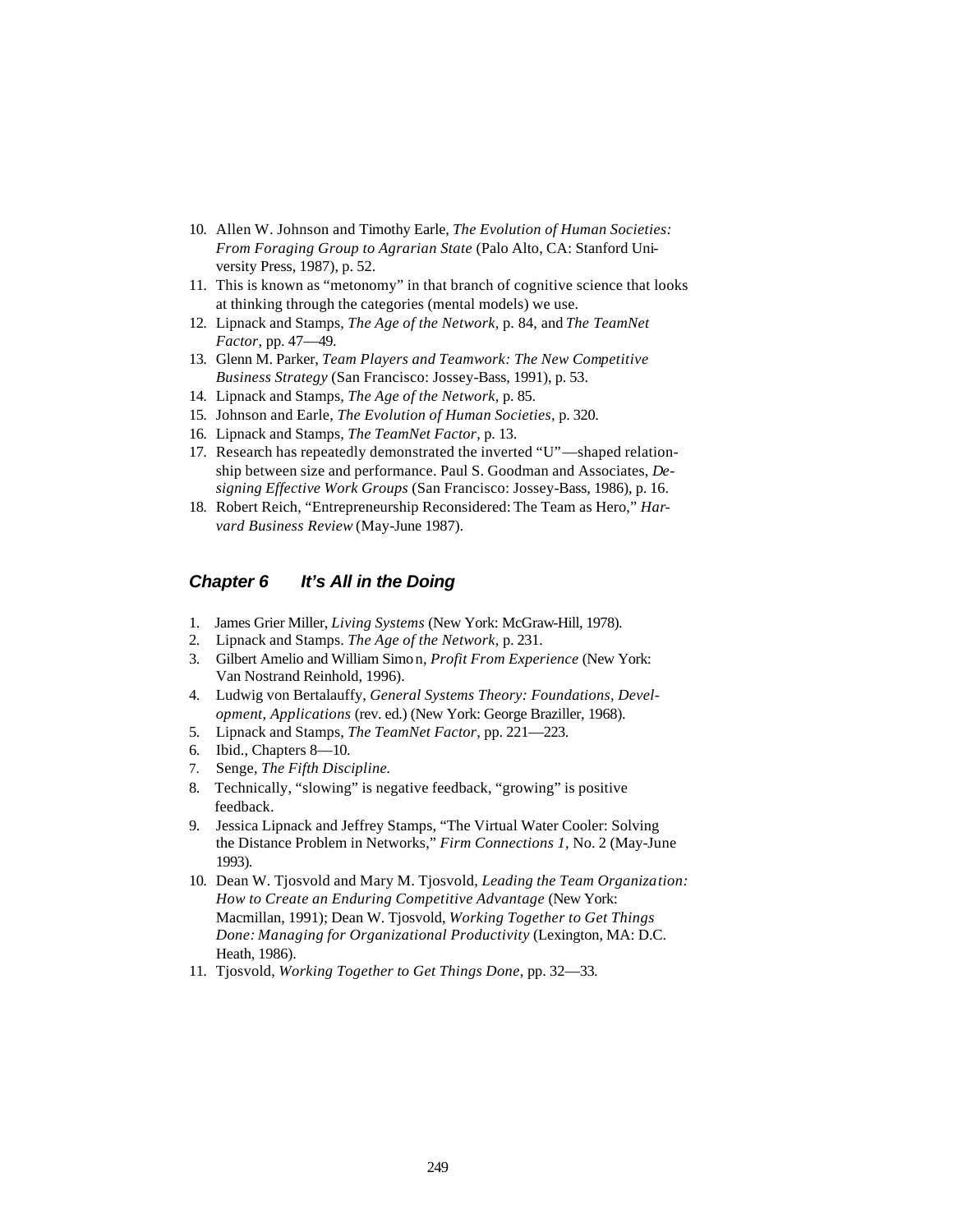- 12. We intentionally use codependent, the popular word from psychology, here. Codependent relationships are not healthy. Used in relationship to the world of work, the word means that one person can win only if someone else loses.
- 13. *MacWEEK,* June 24, 1996, p. 68.
- 14. Lipnack and Stamps, *The Age of the Network,* pp. 16—17, and *The Team-Net Factor,* p. 11; Adam M. Brandenberger and Barry **J.** Nalebuff, *Competition: A Revolutionary Mindset That Combines Competition and Cooperation: A Game Theory Strategy That's Changing the Game of Business* (New York: Doubleday, 1996).
- 15. For more on this, see Lipnack and Stamps, *The Age of the Network,* Chapter 8.

## *Chapter 7 Virtual Place*

- 1. Sun is an acronym for Stanford University Network. Three of Sun's founders were Stanford alumni. Their mission was to build a company "to provide 'open' desktop computers at one-tenth the cost of existing systems."
- 2. Ryan Bernard, *Corporate Intranet: Create and Manage an Internal Web for Your Organization* (New York: John Wiley & Sons, 1996), p. 134.
- 3. Joshua Meyrowitz, *No Sense of Place: The Impact of Electronic Media on Social Behavior* (New York: Oxford University Press, 1985).
- 4. Ibid.
- 5. Ibid.
- 6. The Education Development Center was founded in 1958 by a group of MIT scientists to develop a new curriculum for high school physics. Today it is an international research and development organization "dedicated to building talent and know-how for human advancement."
- 7. Grenier and Metes, *Going Virtual.*
- 8. Lipnack and Stamps, *The TeamNet Factor,* pp. 31—34.
- 9. For more information on Lynx, start at either the Lynx Enhanced Pages at http://www.nyu.edu/pages/wsn/subir/lynx.html or Al Gilman's FAQ (frequently asked questions) at http://www.access.digex.net/—asgilman/ lynx/FAQ.
- 10. Kathleen K. Mall and Sirkka L. Jarvenpaa, "Learning to Work in Distributed Global Teams." This paper is available online at the World Wide Web site: uts.cc.utexas.edu/-.bgac3l3/hicss.html.
- 11. Robert K. Greenleaf, *Servant Leadership: A Journey into the Nature of Legitimate Power and Greatness* (Mahwah, NJ: Paulist Press, 1977).
- 12. TCP/IP means Transmission Control Protocol/Internet Protocol.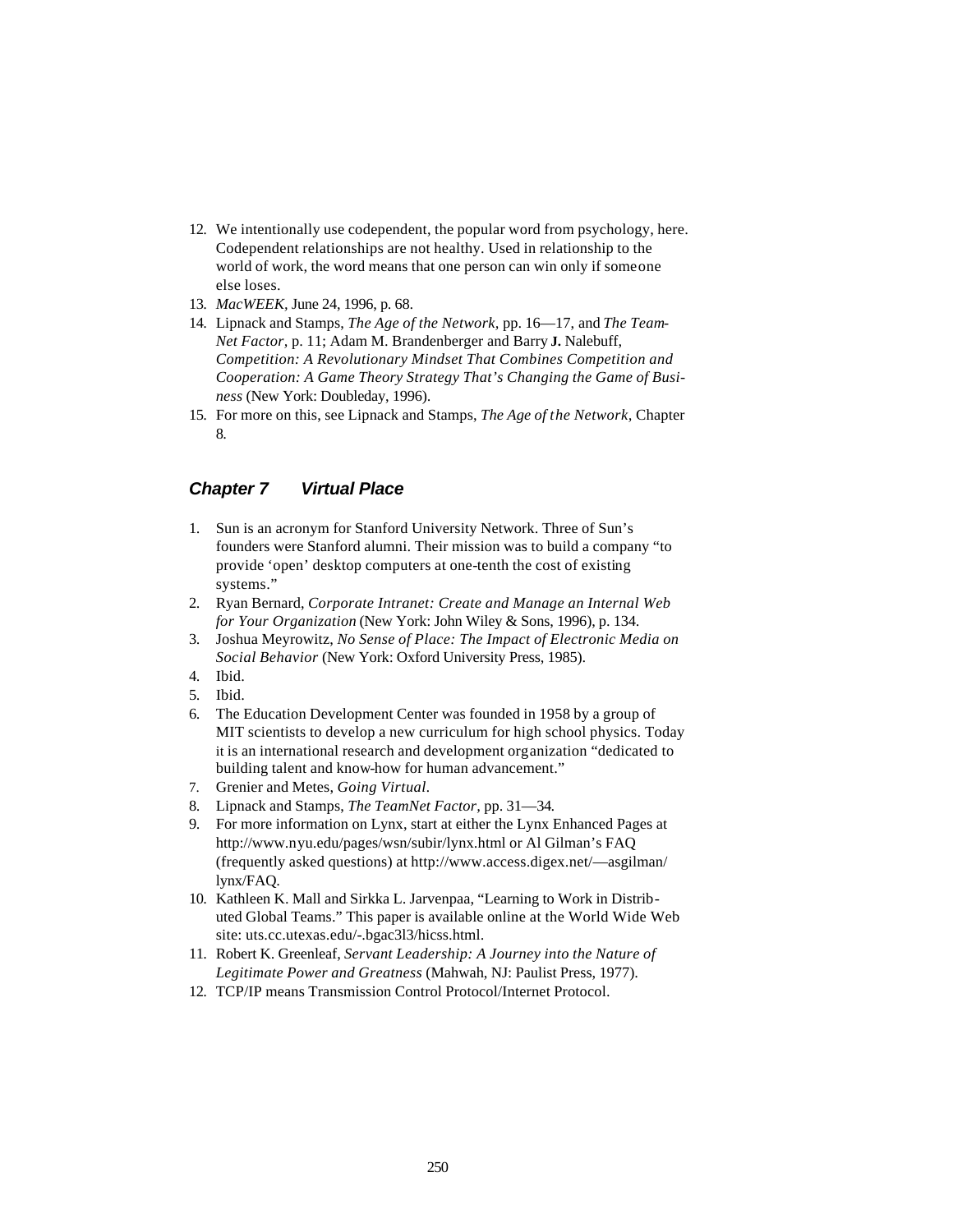- 13. Lipnack and Stamps, *The TeamNet Factor,* p. 331.
- 14. Bernard, *Corporate Intranet,* p. 136.

## *Chapter 8 Working Smart*

- 1. In planning sessions with teams, we peel back purpose from goals to results to tasks, the activities necessary to get from here (goals) to there (results). Lipnack and Stamps, *The Age of the Network,* p. 166, and *The TeamNet Factor,* p. 255.
- 2. Lipnack and Stamps, *The TeamNet Factor,* Chapter 10.
- 3. TeamFlow is produced by CFM, Inc., 60 The Great Road, P.O. Box 353, Bedford, MA 01730—0353; phone: 617/275—5258; e-mail: VTInfo@TeamFlow.com; and World Wide Web site: www.teamflow.com.
- 4. For readers of our previous books, the Virtual Team Pocket Tool is the next iteration of the model we have been developing since 1979.
- 5. Guzzo, Salas, and Associates, *Team Effectiveness and Decision Making in Organizations.*

## *Chapter 9 Virtual Values*

- 1. For an extended study of Harry Brown and EBC Industries, see Lipnack and Stamps, *The TeamNet Factor,* pp. 137—139, and *The Age of the Network,* pp. 79—85.
- 2. The Deming quote is from the foreword to John 0. Whitney, *The Trust Factor: Liberating Profits and Restoring Corporate Vitality* (New York: McGraw-Hill, 1994), p. viii.
- 3. Ibid., pp. 18—19.
- 4. Lee Sproull quote is from "Virtual Teams," by Beverly Geber, *Training,*  April 1995. See also Sproull and Sara Kiesler, *Connections: New Ways of Working in the Networked Organization* (Cambridge, MA: MIT Press, 1993).
- 5. Gates is referring to the use of keyboard symbols to depict people's feelings. Called "emoticons" (the computer-lingo contraction for emotional icons), they must be read horizontally to make sense and include such symbols as the "smiley face" that Gates references: **:-)** For a wink: ;-) For sadness: **:-(**
- 6. John Case, *Open Book Management* (New York: HarperCollins, 1996) and John Schuster, *The Power of Open Book Management* (New York: John Wiley & Sons, 1996).
- 7. James S. Coleman, "Social Capital in the Creation of Human Capital," *American Journal of Sociology* (1988 Supplement), S98.